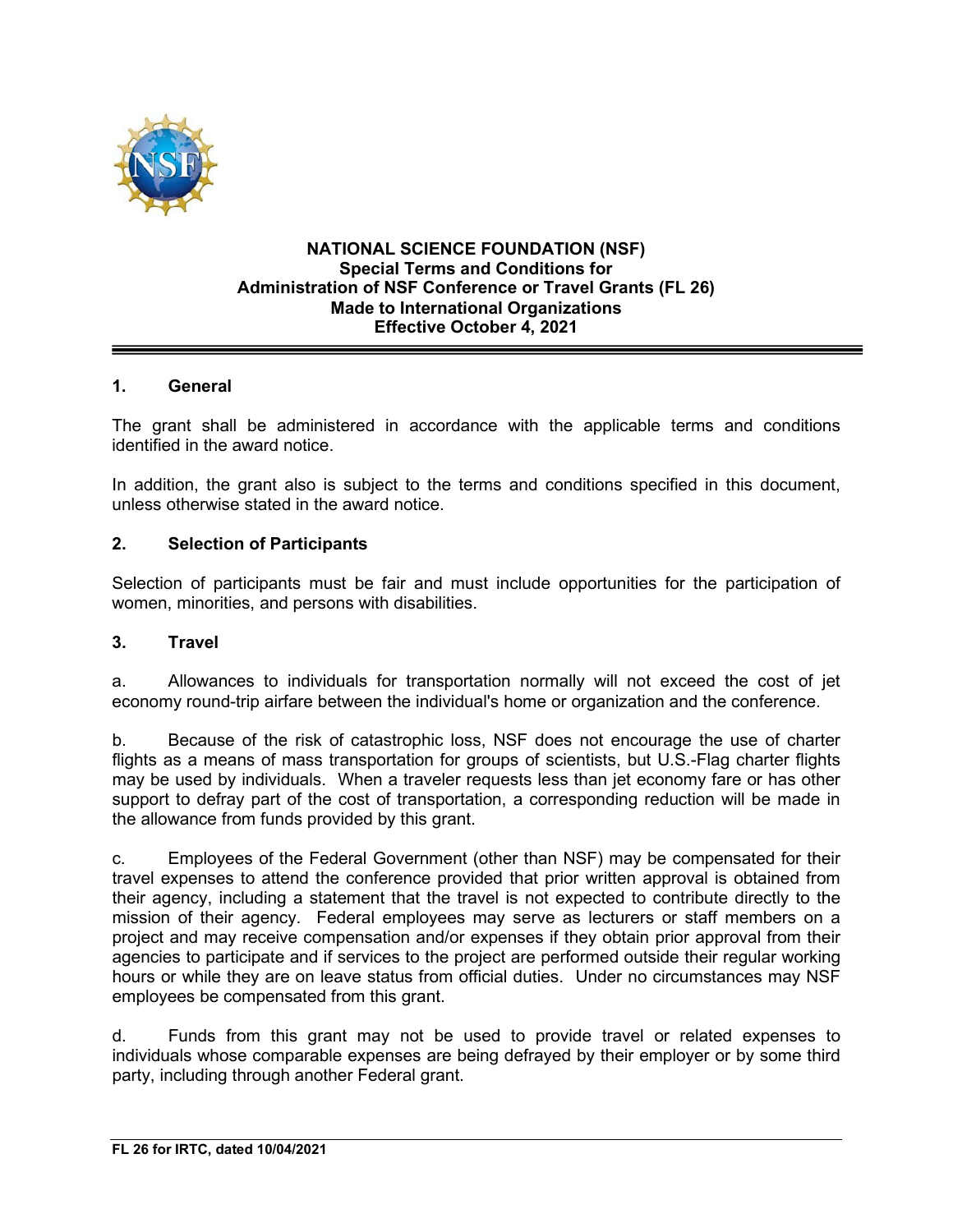e. Funds provided by this grant may not be used for travel or per diem expenses of dependents.

f. Further NSF approval of separate trips by persons to attend the conference is not required.

g. Any air transportation to, from, between, or within a country other than the U.S. of persons or property, the expense of which will be assisted by NSF funding, must be performed in accordance with Article 9, "*Travel*" of the NSF *International Research Terms and Conditions* (IRTC)*.*

h. NSF assumes no responsibility for securing passports or visas required by persons because of their participation in an NSF-supported project.

i. Costs of entertainment, amusement, diversion and social activities and any costs directly associated with such activities (such as tickets to shows or sporting events, meals, lodging, rentals, transportation, and gratuities) are unallowable. Travel, meal, and hotel expenses of grantee employees who are not on travel status also are not permitted.

The grantee also must consult the NSF *Proposal & Award Policies & Procedures Guide* (PAPPG) Chapter II.E.9, which provides additional coverage on allowability of costs associated with conferences

## **4. Harassment-Free Environment**

For any grant that provides support for an NSF-sponsored conference (in whole or in part), the grantee is required to have a policy or code-of-conduct that addresses sexual harassment, other forms of harassment, and sexual assault, and that includes clear and accessible means of reporting violations of the policy or code-of-conduct. The policy or code-of-conduct must address the method for making a complaint as well as how any complaints received during the conference will be resolved. The policy or code-of-conduct must be disseminated to conference participants prior to attendance at the conference as well as made available at the conference itself. Grantees are not required to submit the policy or code-of-conduct for review by NSF.

For any grant that provides support for group travel to scientific meetings, prior to the grantee's participation in the meeting, the grantee must assure that the meeting organizer has a written policy or code-of-conduct that addresses sexual harassment, other forms of harassment, and sexual assault, and that includes clear and accessible means of reporting violations of the policy or code-of-conduct. The policy or code-of-conduct must address the method for making a complaint as well as how any complaints received during the meeting will be resolved. Grantees are not required to submit the policy or code-of-conduct for review by NSF.

## **5. Program Income**

In lieu of Article 22.b, "*Program Income*" of the NSF IRTC, substitute the following:

Unless otherwise specified in the grant, program income received or accruing to the grantee during the period of the grant should be designated for deductive treatment and must be remitted to NSF by crediting costs otherwise chargeable against the grant. Program Income in excess of the grant will be remitted to NSF electronically or by check payable to the National Science Foundation.